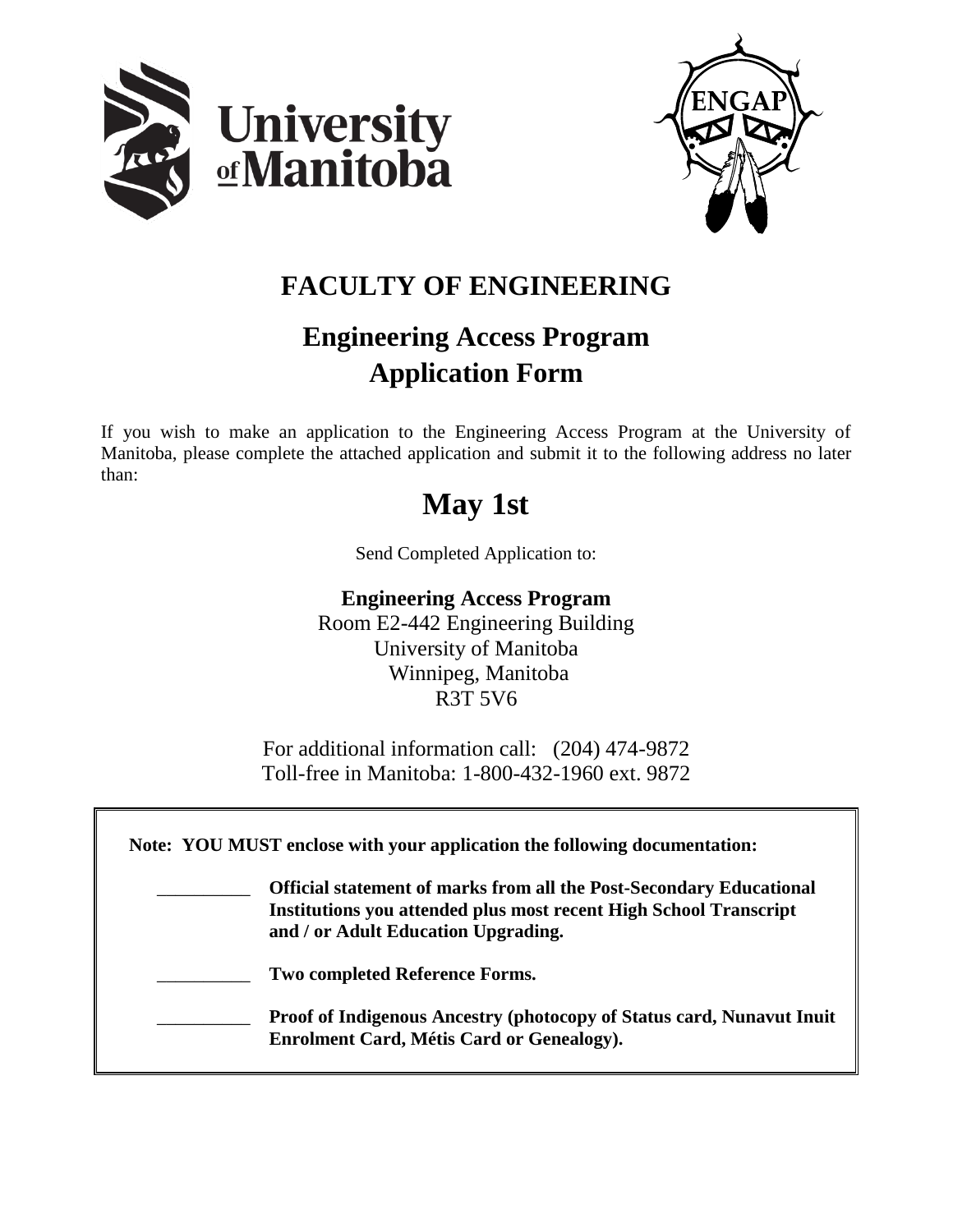## **ENGINEERING ACCESS PROGRAM**

### **APPLICATION FORM**

#### **ACADEMIC YEAR:**

- **1. Answer all questions fully.**
- **2. All information on this form is confidential and is to be used only in assessing applicant's eligibility/suitability for the program.**
- **3. Complete application by including all Transcript(s) and two (2) Reference Forms.**
- **4. Applications to be submitted no later than May 1st .**
- **5. Only completed applications will be considered.**

#### **A. PERSONAL HISTORY**

| First<br>Middle<br>Last<br><b>Present</b><br><b>Address:</b><br>City<br>No., Street, P.O. Box<br>Province<br>If you have no telephone number at home, please give a number where a message can be left for you:<br>and the control of the control of the control of the control of the control of the control of the control of the<br><b>Permanent Home</b><br>No., Street, P.O. Box<br>City<br>Province |  |  |
|-----------------------------------------------------------------------------------------------------------------------------------------------------------------------------------------------------------------------------------------------------------------------------------------------------------------------------------------------------------------------------------------------------------|--|--|
|                                                                                                                                                                                                                                                                                                                                                                                                           |  |  |
|                                                                                                                                                                                                                                                                                                                                                                                                           |  |  |
|                                                                                                                                                                                                                                                                                                                                                                                                           |  |  |
|                                                                                                                                                                                                                                                                                                                                                                                                           |  |  |
|                                                                                                                                                                                                                                                                                                                                                                                                           |  |  |
|                                                                                                                                                                                                                                                                                                                                                                                                           |  |  |
|                                                                                                                                                                                                                                                                                                                                                                                                           |  |  |
|                                                                                                                                                                                                                                                                                                                                                                                                           |  |  |
|                                                                                                                                                                                                                                                                                                                                                                                                           |  |  |
|                                                                                                                                                                                                                                                                                                                                                                                                           |  |  |
|                                                                                                                                                                                                                                                                                                                                                                                                           |  |  |
|                                                                                                                                                                                                                                                                                                                                                                                                           |  |  |
|                                                                                                                                                                                                                                                                                                                                                                                                           |  |  |
|                                                                                                                                                                                                                                                                                                                                                                                                           |  |  |
|                                                                                                                                                                                                                                                                                                                                                                                                           |  |  |
| Date of Birth:                                                                                                                                                                                                                                                                                                                                                                                            |  |  |
| mm/dd/yy                                                                                                                                                                                                                                                                                                                                                                                                  |  |  |
|                                                                                                                                                                                                                                                                                                                                                                                                           |  |  |
| Where did you hear about ENGAP?                                                                                                                                                                                                                                                                                                                                                                           |  |  |
|                                                                                                                                                                                                                                                                                                                                                                                                           |  |  |
| O Counsellor                                                                                                                                                                                                                                                                                                                                                                                              |  |  |
| Have you ever participated in a WISE Kid-Netic Energy camp, school workshop, club or event?                                                                                                                                                                                                                                                                                                               |  |  |
| $Yes \_\_$                                                                                                                                                                                                                                                                                                                                                                                                |  |  |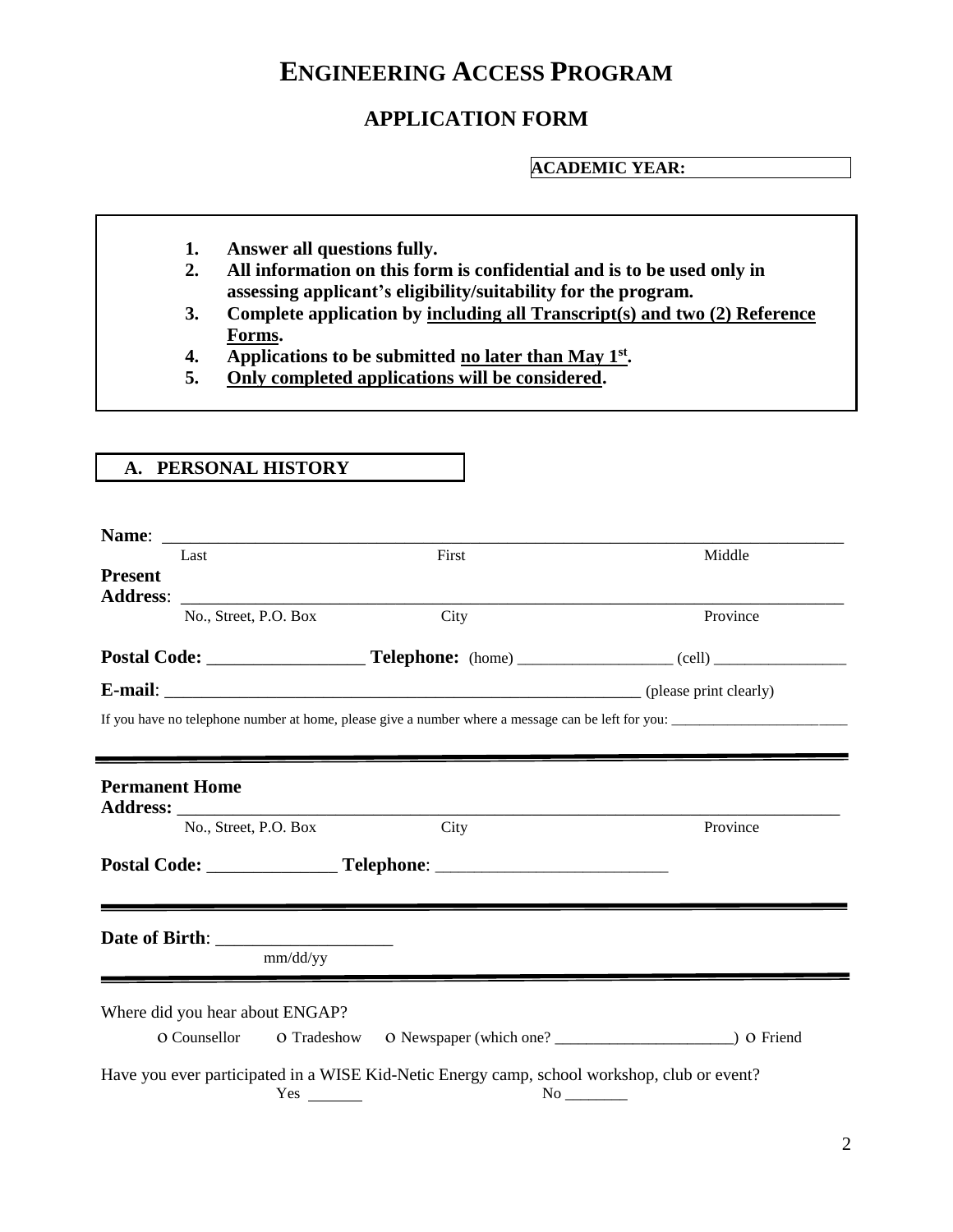| <b>Ancestry:</b><br>Provide proof of Indigenous Heritage (Status card, Nunavut Inuit Enrolment Card, Métis Card or Genealogy).<br>Marital Status: ______ single parent _______ single _______ married ______ common-law<br><b>Dependents' Names (Including Partner)</b> Birth Date<br>How many of the above are you financially responsible? _________________________ |    | mm /dd /yy | ________ Status ________ Non-Status ________ Métis _______ Inuit               | Relationship                                  |
|------------------------------------------------------------------------------------------------------------------------------------------------------------------------------------------------------------------------------------------------------------------------------------------------------------------------------------------------------------------------|----|------------|--------------------------------------------------------------------------------|-----------------------------------------------|
|                                                                                                                                                                                                                                                                                                                                                                        |    |            |                                                                                |                                               |
|                                                                                                                                                                                                                                                                                                                                                                        |    |            |                                                                                |                                               |
|                                                                                                                                                                                                                                                                                                                                                                        |    |            |                                                                                |                                               |
|                                                                                                                                                                                                                                                                                                                                                                        |    |            |                                                                                |                                               |
|                                                                                                                                                                                                                                                                                                                                                                        |    |            |                                                                                |                                               |
|                                                                                                                                                                                                                                                                                                                                                                        |    |            |                                                                                |                                               |
|                                                                                                                                                                                                                                                                                                                                                                        |    |            |                                                                                |                                               |
| <b>B. PREVIOUS EDUCATION</b>                                                                                                                                                                                                                                                                                                                                           |    |            | Remember: You may be eligible even if you have not completed high school.      |                                               |
| Please circle the last full year completed:                                                                                                                                                                                                                                                                                                                            |    |            |                                                                                |                                               |
|                                                                                                                                                                                                                                                                                                                                                                        |    |            |                                                                                |                                               |
| 10                                                                                                                                                                                                                                                                                                                                                                     |    |            | 11 (General) 11 (University Entrance)<br>12 (General) 12 (University Entrance) |                                               |
|                                                                                                                                                                                                                                                                                                                                                                        |    |            |                                                                                |                                               |
|                                                                                                                                                                                                                                                                                                                                                                        |    |            |                                                                                |                                               |
|                                                                                                                                                                                                                                                                                                                                                                        |    |            |                                                                                |                                               |
| How would you best describe your computer skills: (i.e. Word, Excel)                                                                                                                                                                                                                                                                                                   |    |            |                                                                                |                                               |
|                                                                                                                                                                                                                                                                                                                                                                        |    |            | No knowledge ________ Some _______ Advanced ______                             |                                               |
|                                                                                                                                                                                                                                                                                                                                                                        |    |            |                                                                                |                                               |
| If yes was it:                                                                                                                                                                                                                                                                                                                                                         |    |            | Please circle level completed Date Completed                                   |                                               |
| G.E.D.                                                                                                                                                                                                                                                                                                                                                                 | 10 | 11<br>12   |                                                                                |                                               |
| <b>Adult Education</b>                                                                                                                                                                                                                                                                                                                                                 |    | 10 11 12   |                                                                                | <u> 2000 - Johann John Stone, mars et al.</u> |
|                                                                                                                                                                                                                                                                                                                                                                        |    |            |                                                                                |                                               |
|                                                                                                                                                                                                                                                                                                                                                                        |    |            |                                                                                |                                               |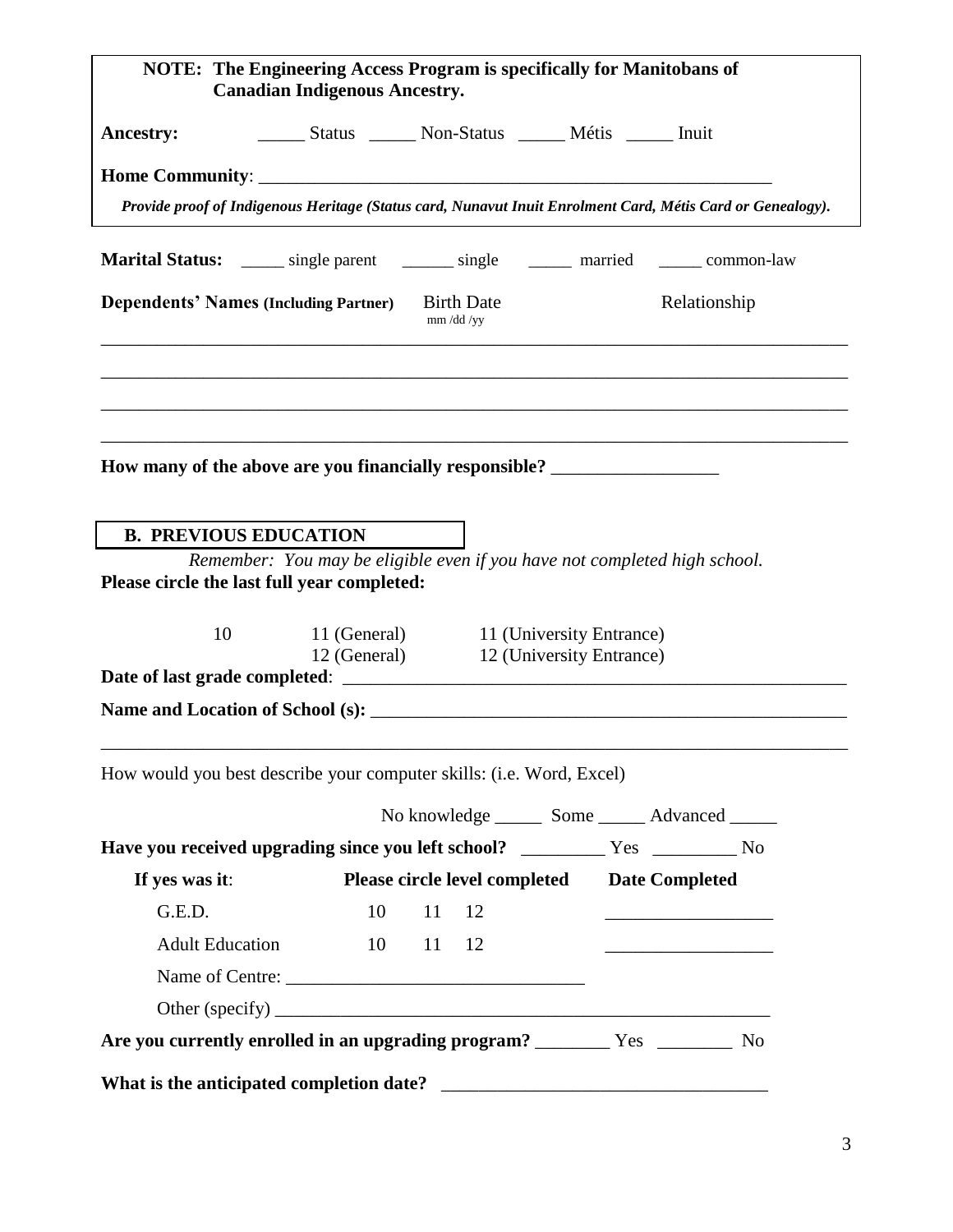#### **HAVE YOU EVER BEEN ENROLLED IN ANY POST-SECONDARY EDUCATION OR**

**TRAINING**? (i.e., college, university, school of nursing, etc.)**:**

| <b>Institution</b>   | <b>Program/Course</b> | Dates of<br><b>Attendance</b> | <b>Partial or</b><br><b>Completed</b> |
|----------------------|-----------------------|-------------------------------|---------------------------------------|
|                      |                       |                               |                                       |
| How were you funded? |                       |                               |                                       |

**Have you ever been asked to withdraw or have you ever at any time been suspended or placed on probation from the university, college or post-secondary institution?** 

 $\frac{\ }{\ }$  yes  $\frac{\ }{\ }$  no

\_\_\_\_\_\_\_\_\_\_\_\_\_\_\_\_\_\_\_\_\_\_\_\_\_\_\_\_\_\_\_\_\_\_\_\_\_\_\_\_\_\_\_\_\_\_\_\_\_\_\_\_\_\_\_\_\_\_\_\_\_\_\_\_\_\_\_\_\_\_\_\_\_\_\_\_\_\_\_\_

**If YES, please explain?** \_\_\_\_\_\_\_\_\_\_\_\_\_\_\_\_\_\_\_\_\_\_\_\_\_\_\_\_\_\_\_\_\_\_\_\_\_\_\_\_\_\_\_\_\_\_\_\_\_\_\_\_\_\_\_\_\_\_\_

#### **NOTE: You must enclose with your application a transcript of marks from high school, and /or adult education centres and all post-secondary educational institutions you attended.**

#### **C. COMMUNITY ACTIVITIES AND LIFE EXPERIENCES**

What are some of your volunteer, extra-curricular or types of community involvement? Please list clubs, organizations or schools that you have been associated with in the last five years.

| <b>Organization Event</b> | <b>Your Role</b><br>(organizer, helper, participant) | <b>Date</b><br>(from-to) |
|---------------------------|------------------------------------------------------|--------------------------|
|                           |                                                      |                          |
|                           |                                                      |                          |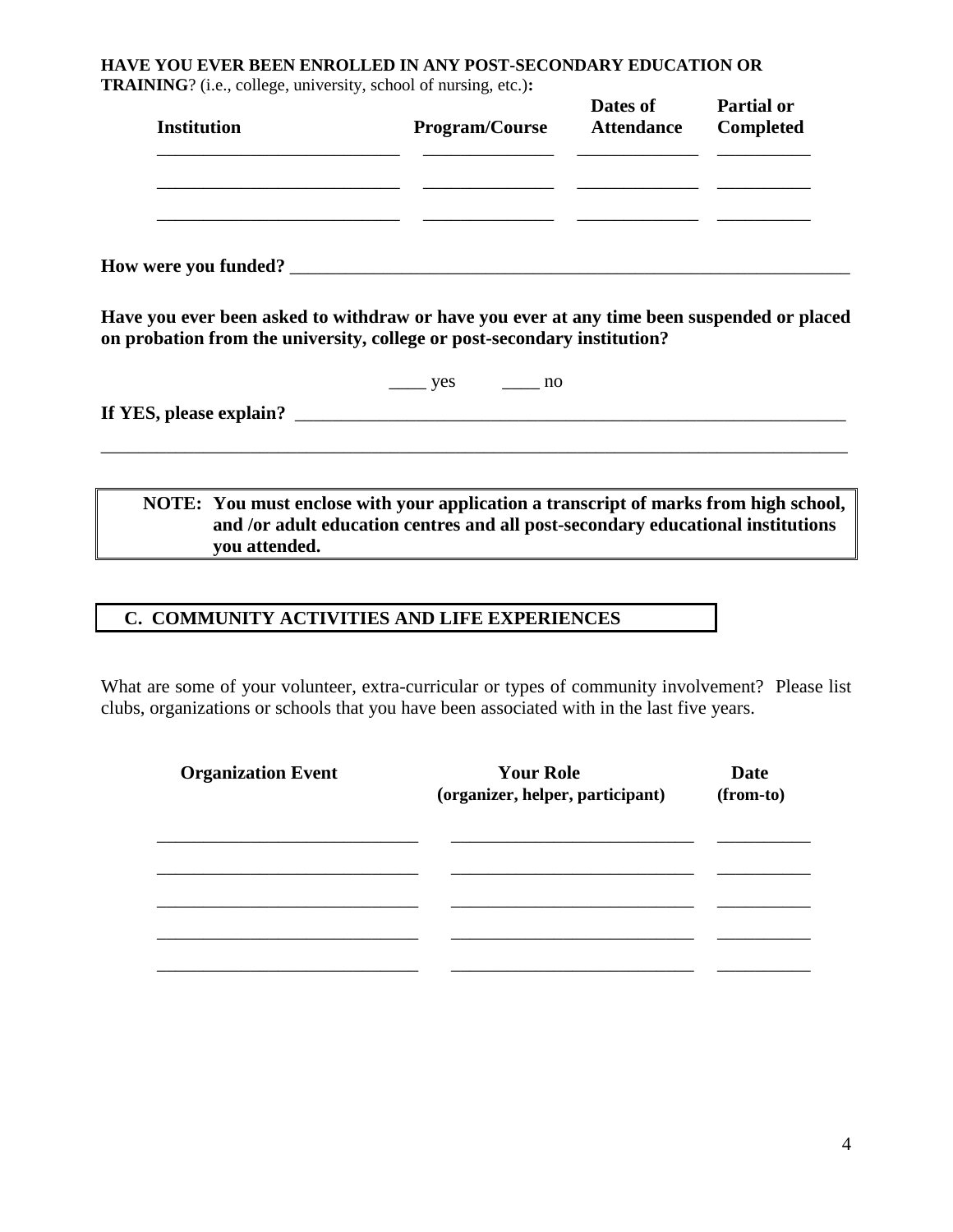What do you think are your major accomplishments? Describe something you have done or a difficult situation you have overcome that you feel proud about. How has this helped you since then?

\_\_\_\_\_\_\_\_\_\_\_\_\_\_\_\_\_\_\_\_\_\_\_\_\_\_\_\_\_\_\_\_\_\_\_\_\_\_\_\_\_\_\_\_\_\_\_\_\_\_\_\_\_\_\_\_\_\_\_\_\_\_\_\_\_\_\_\_\_\_\_\_\_\_\_\_\_

\_\_\_\_\_\_\_\_\_\_\_\_\_\_\_\_\_\_\_\_\_\_\_\_\_\_\_\_\_\_\_\_\_\_\_\_\_\_\_\_\_\_\_\_\_\_\_\_\_\_\_\_\_\_\_\_\_\_\_\_\_\_\_\_\_\_\_\_\_\_\_\_\_\_\_\_\_

\_\_\_\_\_\_\_\_\_\_\_\_\_\_\_\_\_\_\_\_\_\_\_\_\_\_\_\_\_\_\_\_\_\_\_\_\_\_\_\_\_\_\_\_\_\_\_\_\_\_\_\_\_\_\_\_\_\_\_\_\_\_\_\_\_\_\_\_\_\_\_\_\_\_\_\_\_

\_\_\_\_\_\_\_\_\_\_\_\_\_\_\_\_\_\_\_\_\_\_\_\_\_\_\_\_\_\_\_\_\_\_\_\_\_\_\_\_\_\_\_\_\_\_\_\_\_\_\_\_\_\_\_\_\_\_\_\_\_\_\_\_\_\_\_\_\_\_\_\_\_\_\_\_\_

Please enclose two completed reference forms from two people who are not relatives, but who have current knowledge of you such as a teacher, employer, or counsellor. Please list their names, addresses, phone numbers, position, and organization.

| <b>Name</b>        | <b>Address</b>                                                                                                       |                                                                                                                                                                                                                                                                                                                                                        | <b>Position/Organization</b>             |
|--------------------|----------------------------------------------------------------------------------------------------------------------|--------------------------------------------------------------------------------------------------------------------------------------------------------------------------------------------------------------------------------------------------------------------------------------------------------------------------------------------------------|------------------------------------------|
| (2)                | <u> 2000 - 2000 - 2000 - 2000 - 2000 - 2000 - 2000 - 2000 - 2000 - 2000 - 2000 - 2000 - 2000 - 2000 - 2000 - 200</u> |                                                                                                                                                                                                                                                                                                                                                        |                                          |
|                    |                                                                                                                      |                                                                                                                                                                                                                                                                                                                                                        |                                          |
|                    |                                                                                                                      |                                                                                                                                                                                                                                                                                                                                                        |                                          |
|                    | D. EMPLOYMENT HISTORY                                                                                                |                                                                                                                                                                                                                                                                                                                                                        |                                          |
| Are you currently: |                                                                                                                      |                                                                                                                                                                                                                                                                                                                                                        |                                          |
|                    | $\frac{1}{2}$ Employed full-time (30+ hr/wk)<br>_____ Employed part-time<br>Other (please specify)                   | A Student _______ A Volunteer                                                                                                                                                                                                                                                                                                                          | Casual <u>Casual</u> Employed Seasonally |
|                    | <b>Employment History:</b> (Begin with your present job)                                                             |                                                                                                                                                                                                                                                                                                                                                        |                                          |
| <b>Employer</b>    | <b>Your Position</b>                                                                                                 | Dates (mm/yy to mm/yy)                                                                                                                                                                                                                                                                                                                                 | <b>Reason for Leaving</b>                |
|                    |                                                                                                                      |                                                                                                                                                                                                                                                                                                                                                        |                                          |
|                    |                                                                                                                      |                                                                                                                                                                                                                                                                                                                                                        |                                          |
|                    |                                                                                                                      | the control of the control of the control of the control of the control of the control of the control of the control of the control of the control of the control of the control of the control of the control of the control<br><u> 1980 - Johann Barbara, martin amerikan basal dan berasal dalam basal dalam basal dalam basal dalam basal dala</u> |                                          |
|                    |                                                                                                                      |                                                                                                                                                                                                                                                                                                                                                        |                                          |
|                    |                                                                                                                      |                                                                                                                                                                                                                                                                                                                                                        |                                          |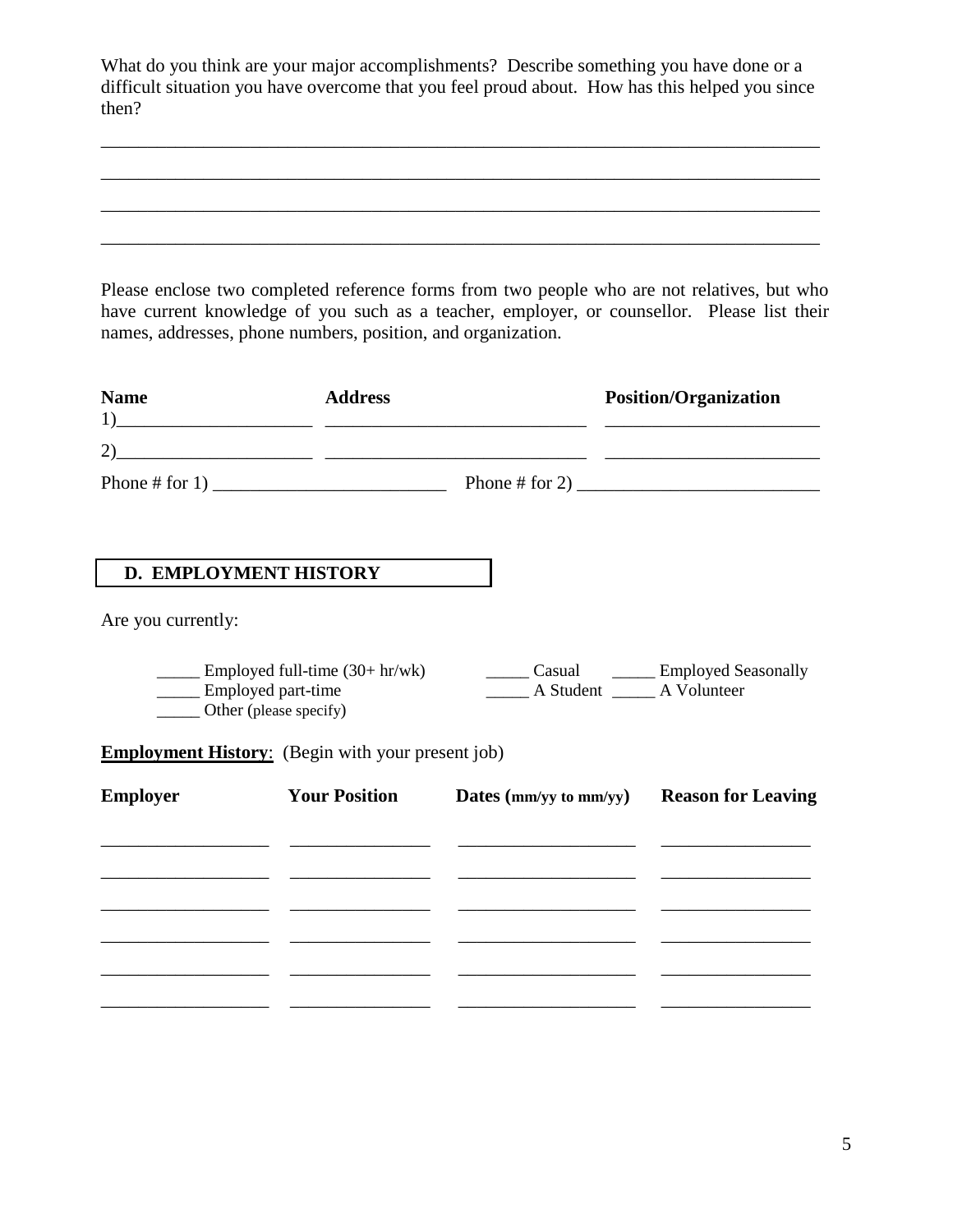#### **E. FUNDING SOURCE**

**How do you plan to fund your education?**

**You may be required to apply for a Canada Student Loan as part of your financial support. Have you ever applied for a Canada Student Loan in the past?** \_\_\_\_\_\_\_\_\_\_\_\_\_\_\_

\_\_\_\_\_\_\_\_\_\_\_\_\_\_\_\_\_\_\_\_\_\_\_\_\_\_\_\_\_\_\_\_\_\_\_\_\_\_\_\_\_\_\_\_\_\_\_\_\_\_\_\_\_\_\_\_\_\_\_\_\_\_\_\_\_\_\_\_\_\_\_\_\_\_\_\_\_\_\_\_

What is the status of your loan?

**If you have defaulted on your previous student loan, what arrangements have you made with Canada Revenue Agency (CRA) or collection agency to repay the loan?**

\_\_\_\_\_\_\_\_\_\_\_\_\_\_\_\_\_\_\_\_\_\_\_\_\_\_\_\_\_\_\_\_\_\_\_\_\_\_\_\_\_\_\_\_\_\_\_\_\_\_\_\_\_\_\_\_\_\_\_\_\_\_\_\_\_\_\_\_\_\_\_\_\_\_\_\_\_\_\_\_

To the best of my knowledge, I certify that the information contained in this application is true and correct. I realize that any false statement contained in this application may result in my disqualification for or from this program.

I hereby authorize the disclosure to the Engineering Access Program of any information from any Educational Institutions, and/or employers for the purpose of verifying information pertaining to this application form.

**Date:** \_\_\_\_\_\_\_\_\_\_\_\_\_\_\_\_\_\_\_\_\_ **Name: (print)** \_\_\_\_\_\_\_\_\_\_\_\_\_\_\_\_\_\_\_\_\_\_\_\_\_\_\_\_\_\_\_\_\_

**Signature:** \_\_\_\_\_\_\_\_\_\_\_\_\_\_\_\_\_\_\_\_\_\_\_\_\_\_\_\_\_\_\_\_\_\_\_\_

#### **F. AUTOBIOGRAPHY**

In your own words, please write or type a 2 - 3 page autobiography. The following ideas and suggestions might be helpful to you. Please include any information that you feel may be helpful in your assessment. Use attached pages and additional paper if required.

- A description of your present situation.
- Memories of childhood and school.
- How and when you became interested in the field of engineering.
- Your understanding of the responsibilities of the engineering field.
- Why you should be chosen for this program?
- Your assessment of your strengths and weaknesses.
- What you have done to prepare for this challenge.
- Participation in community service.
- Major family events.
- Hopes and goals for your life.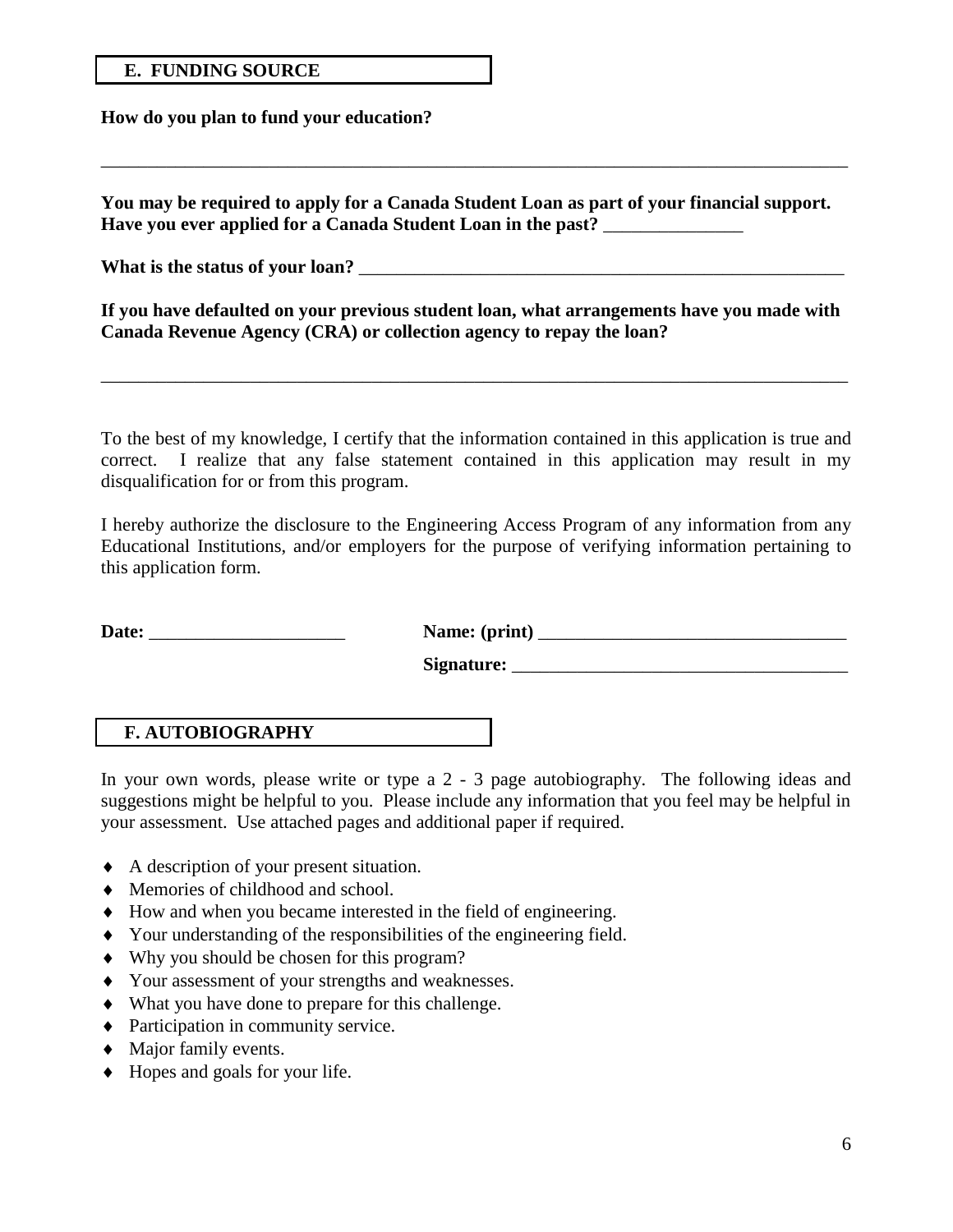Biography continued ... Use additional paper if required.  $\overline{\phantom{a}}$  $\sim$  $\overline{\phantom{a}}$  $\overline{\phantom{a}}$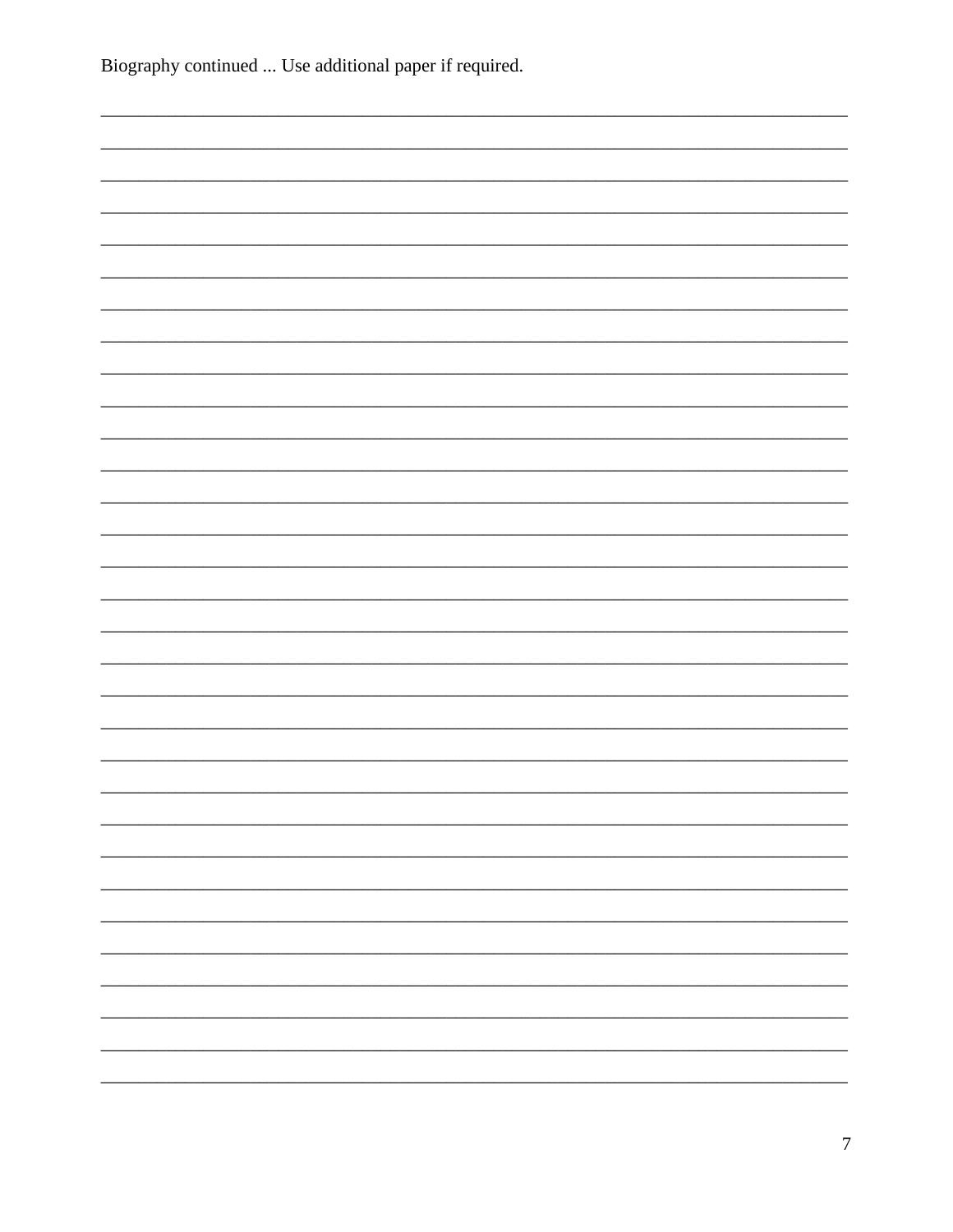Biography continued ... Use additional paper if required. ÷. 

Biography continued ... Use additional paper if required.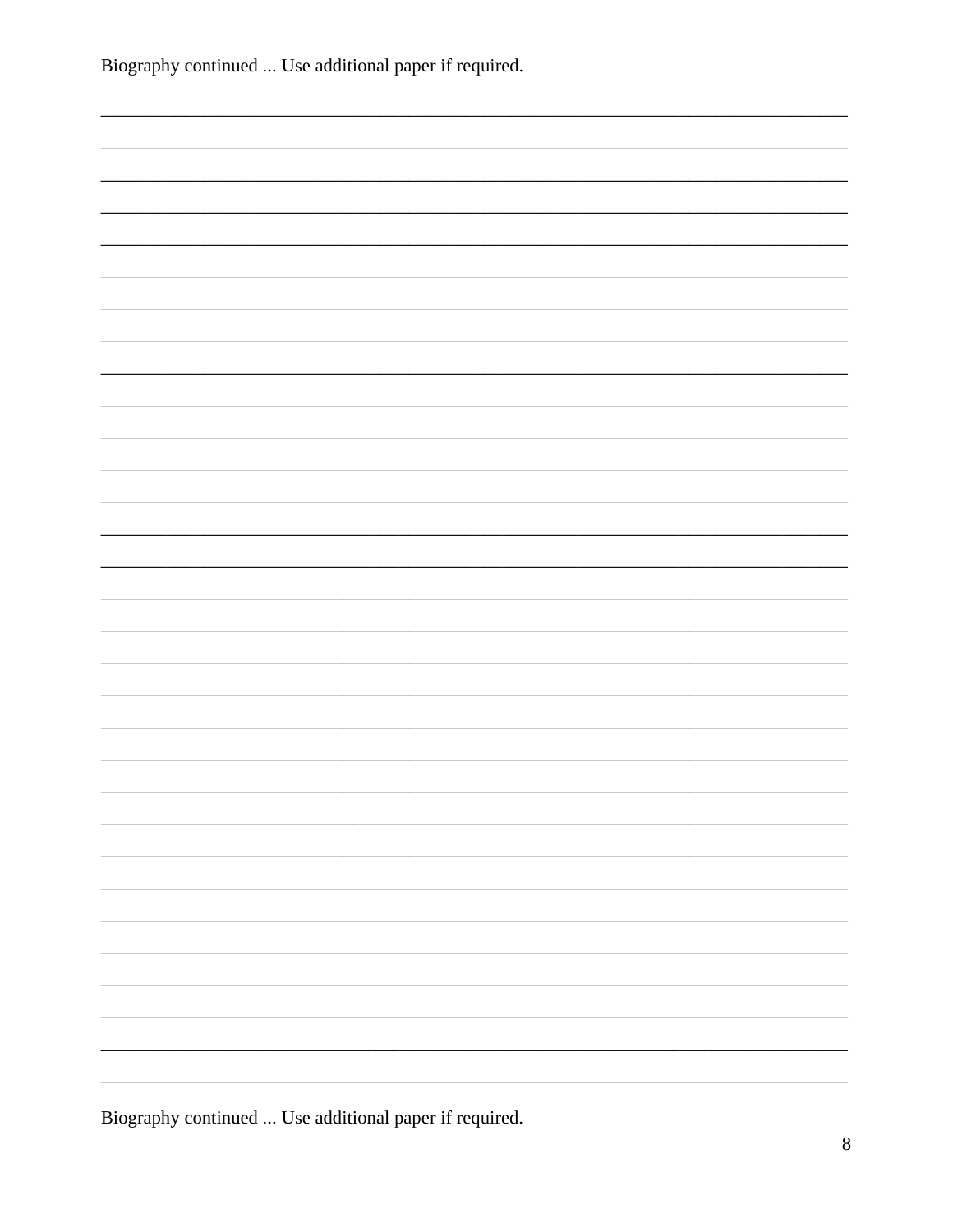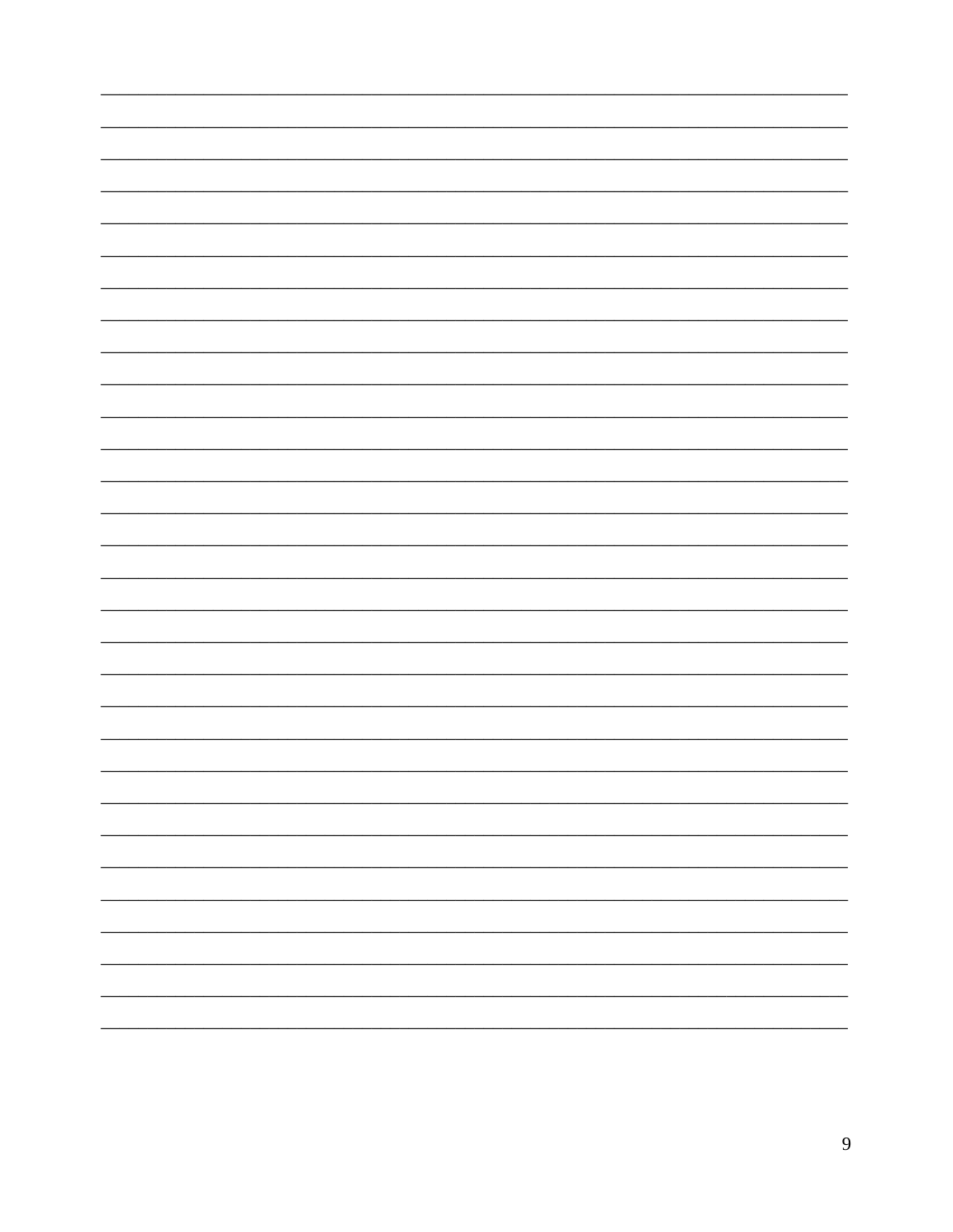| Biography continued  Use additional paper if required. |  |  |  |
|--------------------------------------------------------|--|--|--|
|                                                        |  |  |  |
|                                                        |  |  |  |
|                                                        |  |  |  |
|                                                        |  |  |  |
|                                                        |  |  |  |
|                                                        |  |  |  |
|                                                        |  |  |  |
|                                                        |  |  |  |
|                                                        |  |  |  |
|                                                        |  |  |  |
|                                                        |  |  |  |
|                                                        |  |  |  |
|                                                        |  |  |  |
|                                                        |  |  |  |
|                                                        |  |  |  |
|                                                        |  |  |  |
|                                                        |  |  |  |
|                                                        |  |  |  |
|                                                        |  |  |  |
|                                                        |  |  |  |
|                                                        |  |  |  |
|                                                        |  |  |  |
|                                                        |  |  |  |
|                                                        |  |  |  |
|                                                        |  |  |  |
|                                                        |  |  |  |
|                                                        |  |  |  |
|                                                        |  |  |  |
|                                                        |  |  |  |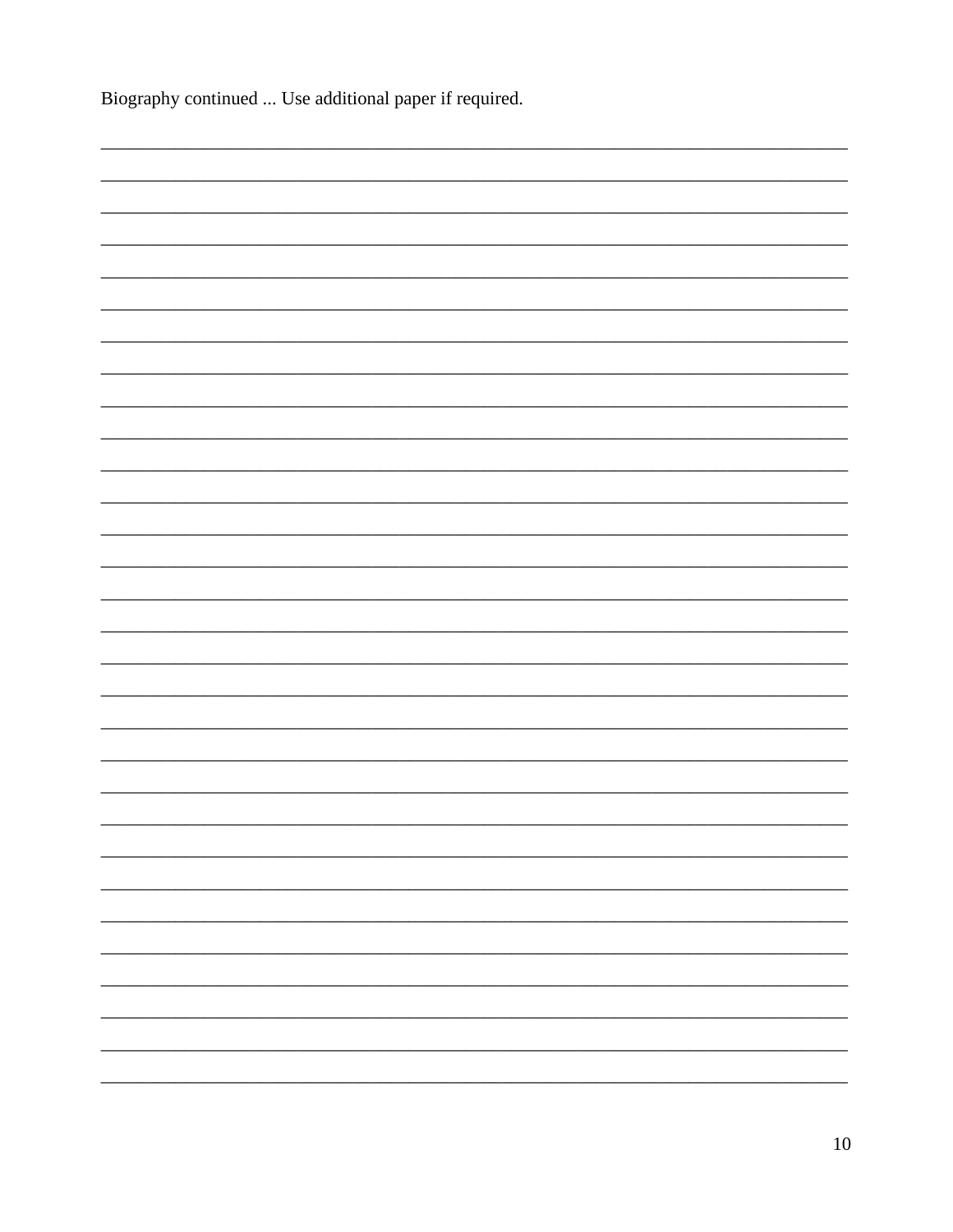## **Reference Form**

<u> 1989 - Johann Stoff, amerikansk politiker (\* 1908)</u>

,我们也不会有什么。""我们的人,我们也不会有什么?""我们的人,我们也不会有什么?""我们的人,我们也不会有什么?""我们的人,我们也不会有什么?""我们的人

Reference for: \_\_\_\_\_\_\_\_\_\_\_\_\_\_\_\_\_\_\_\_\_\_\_\_\_\_\_\_\_\_\_\_\_\_\_\_\_\_\_\_\_\_\_\_\_\_\_\_\_\_\_\_\_\_\_\_\_\_\_\_\_\_\_\_\_\_

The above individual has submitted an application to the Engineering Access Program.

How would you best describe the candidate's performance in the following areas?

1. Attendance

#### 2. Punctuality

#### 3. Motivation

4. Reaction to stress or difficulty

#### 5. Commitment to tasks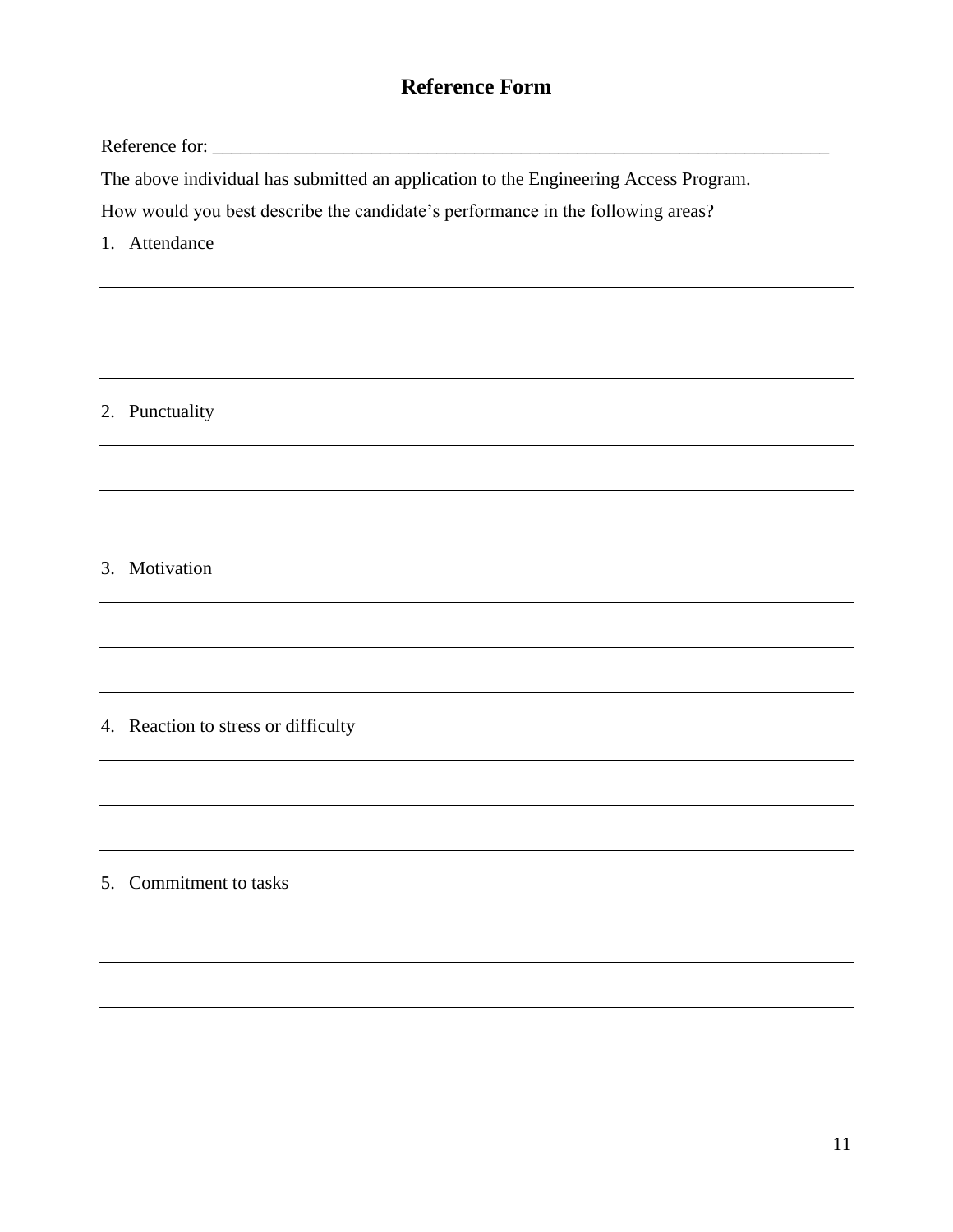|    | 6. Aptitude in Math, Physics, English, and Computer Skills |
|----|------------------------------------------------------------|
|    |                                                            |
|    |                                                            |
|    |                                                            |
|    | 7. Team work                                               |
|    |                                                            |
|    |                                                            |
| 8. | Time management                                            |
|    |                                                            |
|    |                                                            |
|    | 9. Problem solving                                         |
|    |                                                            |
|    |                                                            |
|    | 10. Other                                                  |
|    |                                                            |
|    |                                                            |
|    |                                                            |
|    |                                                            |
|    |                                                            |
|    |                                                            |
|    | Organization:                                              |

12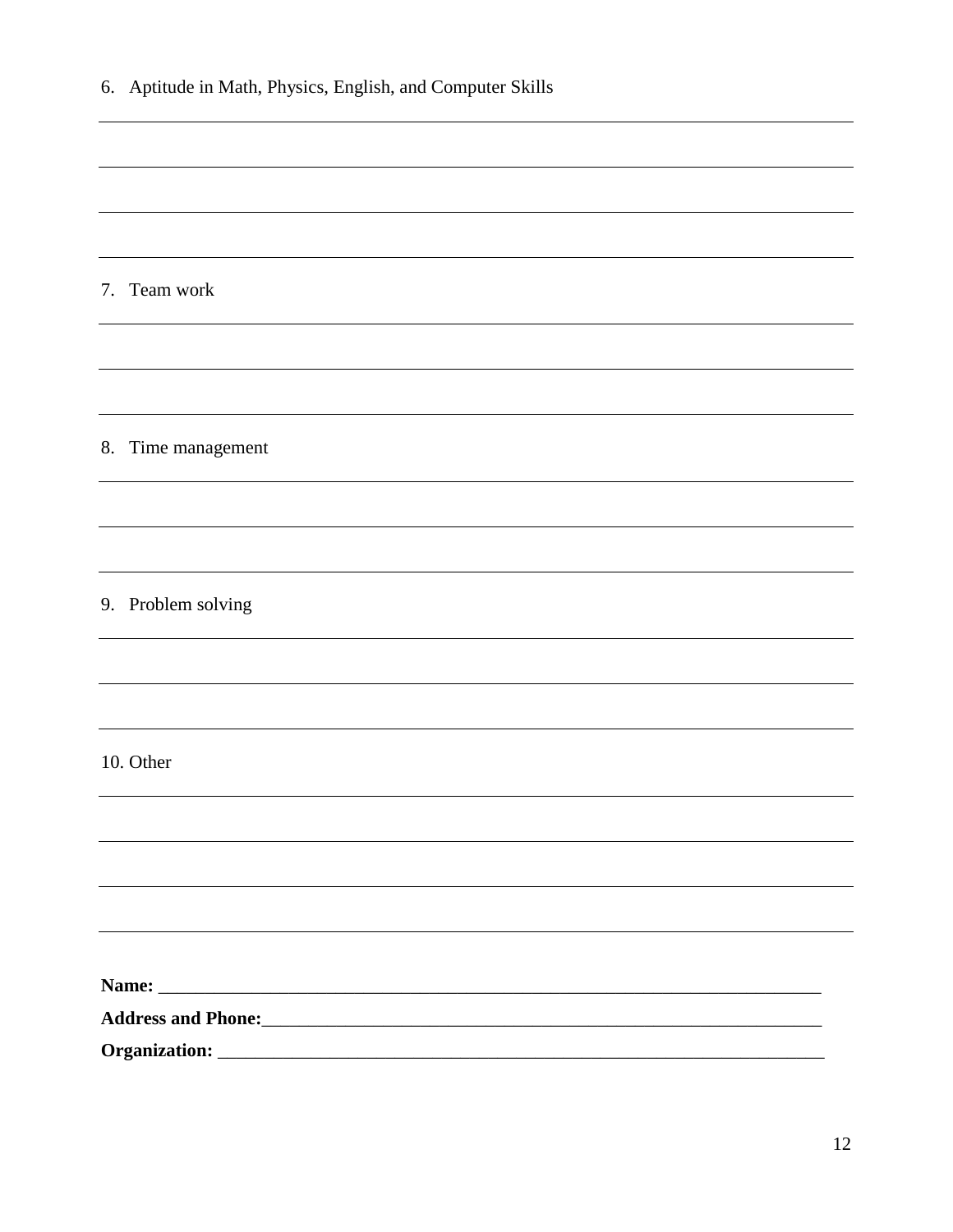## **Reference Form**

<u> 1989 - Johann Stoff, amerikansk politiker (\* 1908)</u>

,我们也不会有什么。""我们的人,我们也不会有什么?""我们的人,我们也不会有什么?""我们的人,我们也不会有什么?""我们的人,我们也不会有什么?""我们的人

Reference for: \_\_\_\_\_\_\_\_\_\_\_\_\_\_\_\_\_\_\_\_\_\_\_\_\_\_\_\_\_\_\_\_\_\_\_\_\_\_\_\_\_\_\_\_\_\_\_\_\_\_\_\_\_\_\_\_\_\_\_\_\_\_\_\_\_\_

The above individual has submitted an application to the Engineering Access Program.

How would you best describe the candidate's performance in the following areas?

1. Attendance

#### 2. Punctuality

#### 3. Motivation

4. Reaction to stress or difficulty

#### 5. Commitment to tasks